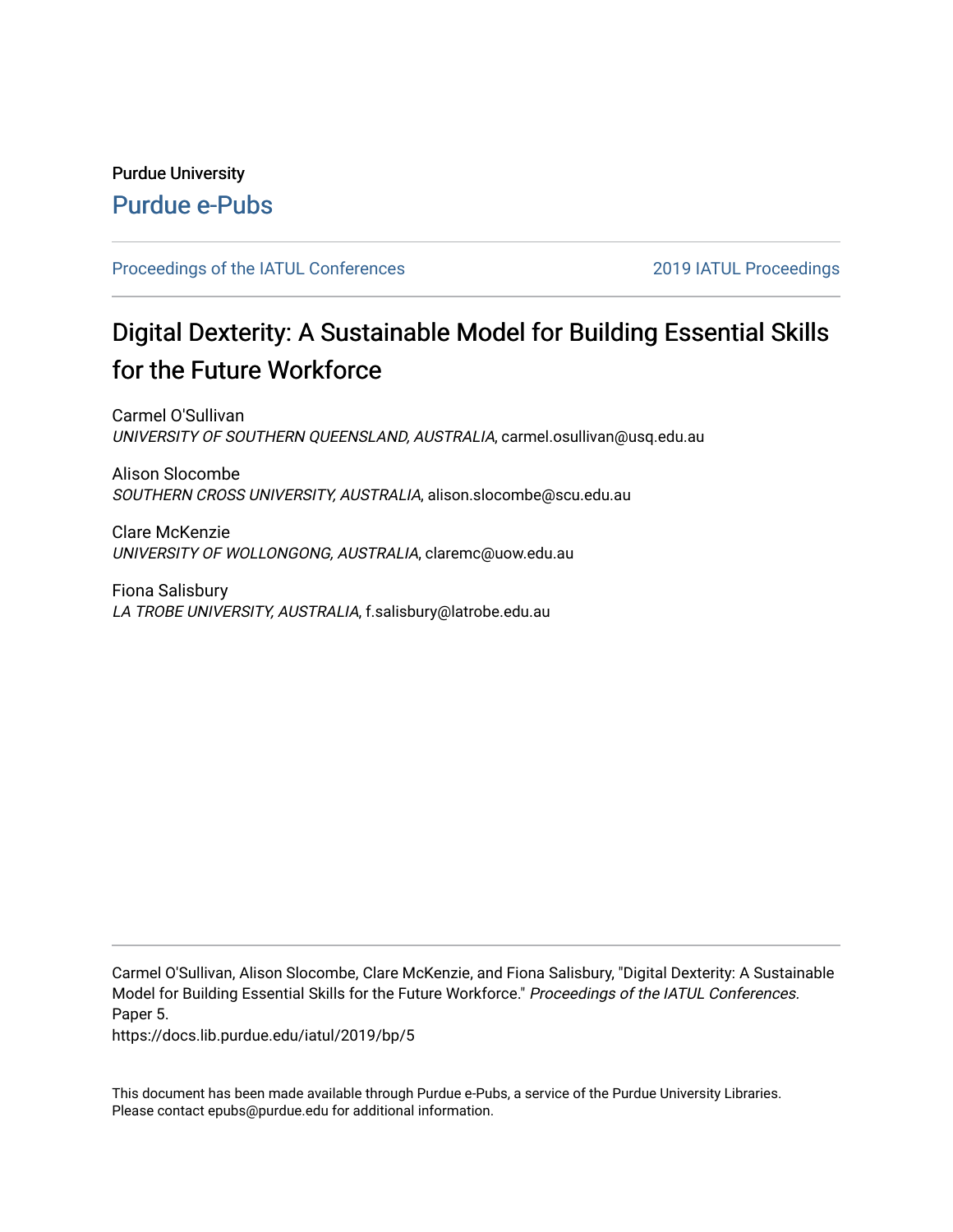## **DIGITAL DEXTERITY: A SUSTAINABLE MODEL FOR BUILDING ESSENTIAL SKILLS FOR THE FUTURE WORKFORCE**

## **CARMEL O'SULLIVAN**

UNIVERSITY OF SOUTHERN QUEENSLAND, AUSTRALIA carmel.osullivan@usq.edu.au

## **ALISON SLOCOMBE**

SOUTHERN CROSS UNIVERSITY, AUSTRALIA alison.slocombe@scu.edu.au

## **CLARE MCKENZIE**

UNIVERSITY OF WOLLONGONG, AUSTRALIA claremc@uow.edu.au

## **FIONA SALISBURY**

LA TROBE UNIVERSITY, AUSTRALIA f.salisbury@latrobe.edu.au

#### **Abstract**

The importance of digital dexterity in achieving institutional and business missions led the Council of Australian University Librarians (CAUL) to establish a Digital Dexterity Program in 2018. The aim of the CAUL Program was to ascertain the current state of play of digital literacies at member institutions and to establish best practice principles for developing the skills and understandings necessary for staff and students to become effective global citizens and lifelong learners. The Program consisted of three project teams tasked with developing resources that would provide:

- $\bullet$  a framework for the development of digital dexterity skills,
- tools to assist CAUL members to improve their capability in digital dexterity, and
- a strategy and means to engage with stakeholders and advocate on digital dexterity.

CAUL's approach with the Digital Dexterity Program is unique in that it was practitioner-led, and involved industry engagement, particularly around the sustainability of the model. Each team consisted of CAUL member library staff with a passion for enabling and empowering staff and students through the development of digital dexterity skills. Team members were drawn from 14 institutions across six Australian states and territories and this collaborative work has enabled the development of a truly national approach. The grass-roots engagement included consultation with industry stakeholders outside of CAUL, including the Australian Academic and Research Network (AARNet), CAVAL and the Australian Research Data Commons. The Digital Dexterity Program, (launched in February 2019) included a Digital Dexterity Framework, and the establishment of a Community of Practice, which will ensure the continued development and sustainability of the program.

#### **Keywords**

Digital dexterity, digital literacy, employability, community of practice, CAUL

**Introduction**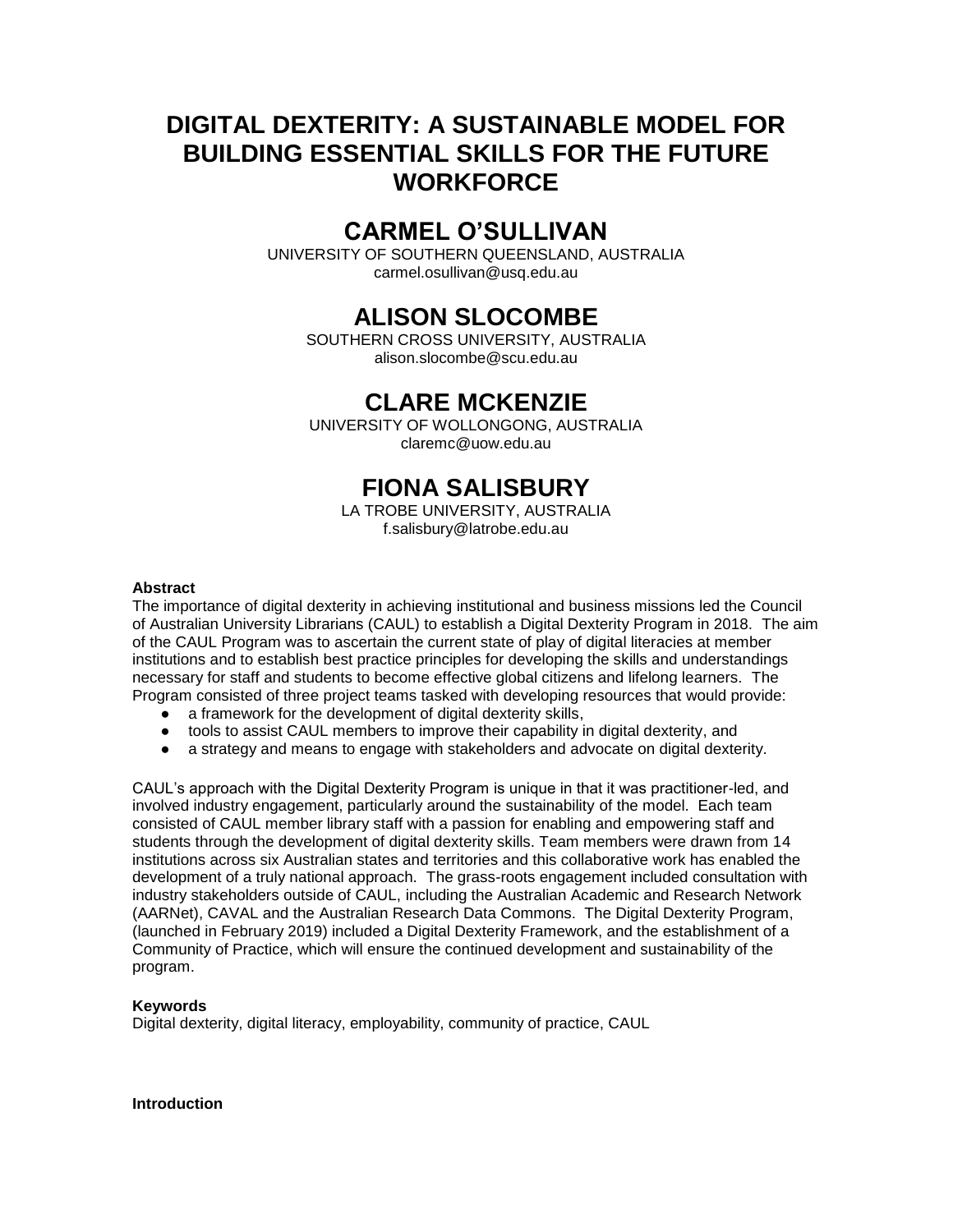The world of work and leisure is changing dramatically. Consider how we conduct our travel, banking, shopping and other activities today, compared to ten or twenty years ago. Someone born thirty years ago was born into a world of cassette tapes, cash and landlines, and a world without home internet access, wifi, smartphones, or apps. Automation, digital delivery, collaboration tools and many other technologies are touching our lives and disrupting our workforce at what seems an increasingly rapid pace. Today there are apps for everything, devices track our every movement (and, it seems, thought), and social media is pervasive. The way we work in libraries today looks quite different from ten years ago and this is clearly reflected in other industries and across other professions. Many tasks are automated or outsourced, and services that were once delivered in person are now delivered in our "tier zero" service layer in which our clients help themselves.

There have been numerous studies addressing the future of work and the top technology trends expected to have an impact on work practices. These include artificial intelligence, intelligent apps and analytics, the Internet of Things, cloud solutions, immersive experience, and blockchain technology, amongst others. The adoption of such technologies will mean a change in work practices. The digital economy will demand new ideas, information and business models, and technology will blur traditional business and national boundaries. The future workplace is envisioned as an environment where:

- fluency in communication, teamwork and collaboration skills will be essential for employability and business success;
- employees will need to apply creativity, critical thinking and constant upskilling to solve complex problems; and
- the increasing use of smart machines will mean that workers will need "extreme digital dexterity" (Gartner, 2017) to make the most of software and devices, and to take their personal workplaces with them.

#### **Why is digital dexterity important?**

A recent analysis by the National Centre for Vocational Education Research (NCVER) of internet job postings for 2014-2017 revealed that the top 10 most requested employability skills included the so-called "soft skills" of communication, organisational skills, teamwork/collaboration, problemsolving and time management (NCVER, 2018). Additionally, several Australian industry bodies (Australian Industry Group, 2018; Hajkowicz et al, 2016) have identified digital dexterity as crucial to the success of the future workforce and that higher education has an important role to play in ensuring Australians remain competitive in the labour market.

In 2018, ten Australian and two New Zealand institutions participated in the Jisc Higher Education Student Digital Experience Tracker survey (now called Jisc Digital Insights). This revealed that almost 75% of the 18,903 students who responded agreed that digital skills are important in their chosen career. However, only 44.5% agreed that their course prepares them for the digital workplace (Beetham et. al., 2019). This is clearly a gap that needs to be addressed by higher education institutions.

CAUL recognised the need for a shared understanding of the role of libraries in helping bring students, staff and employers closer together to build digital capability in higher education institutions at a national level. At the CAUL Meeting of September 2017, members determined that CAUL would adopt the Gartner definition of digital dexterity, i.e. that it is a critical component of "successful adoption and use of media, information and technology to bring about digital business success." (Gartner, 2015, p.1)

Across the literature, the terms 'digital literacy' and 'digital dexterity' are often used interchangeably, but Gartner's definition of digital dexterity encompasses the "cognitive ability and social practice needed to leverage and employ various types of media, information and technology for advantage in unique and highly innovative ways that optimise personal and business value" (Gartner, 2015, p.3). Digitally dextrous organisations have the ability and desire to exploit existing and emerging technologies for better business outcomes. More recently, Gartner (2018) has refined the definition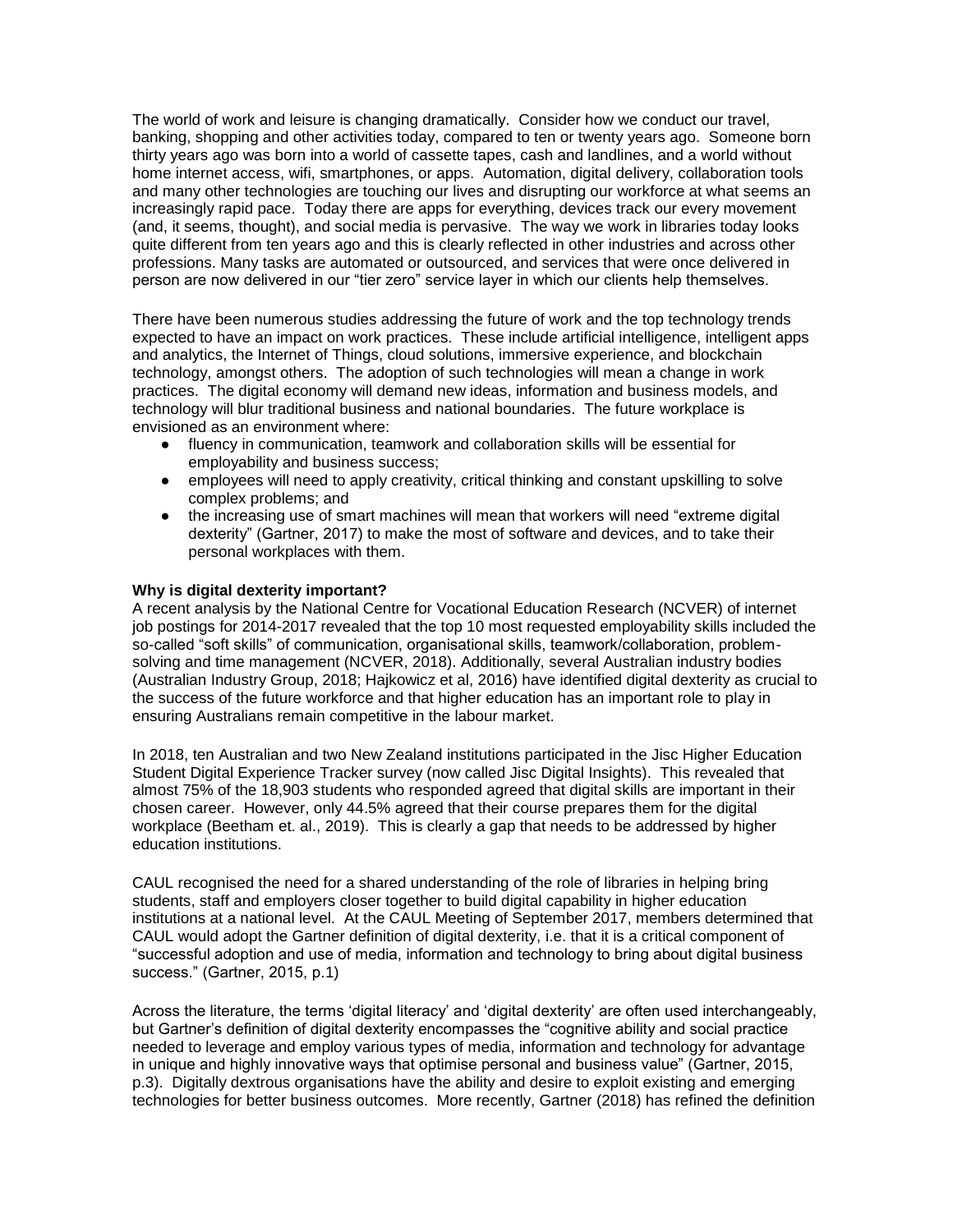to emphasise that digital dexterity is a *learned ability* that leads to fluency in collaboration, adaptability, analytical thinking and creativity.

The CAUL Digital Dexterity Program that grew out of the September 2017 meeting was truly national, consisting of three project teams, with 17 members drawn from 14 separate institutions across Australia. The teams worked for most of 2018 to achieve two key outcomes:

- 1. a national position on digital dexterity, and
- 2. a sustainable model for building capability amongst member staff.

These key outcomes addressed the Program objectives:

- to make universities aware of the importance of digital dexterity in accomplishing their missions and to engage with CAUL around this;
- to ensure that Australian graduates are given opportunities during their studies to develop the digital skills that will enable them to thrive in a global work context and become effective global citizens.

#### **A national position on digital dexterity**

The first outcome of the CAUL Digital Dexterity Program was a policy position on digital dexterity, with an accompanying framework. This establishes our shared understanding, defines what is meant by digital dexterity and provides a starting point for stakeholder engagement and the development of skills and capability among our library workforce, and across our institutions if appropriate.

The framework was informed by a literature review, existing exemplars and feedback from CAUL members along the way. The team drew heavily on Gartner's definition of digital dexterity and on the Jisc model to create the framework. The framework is a tool that CAUL members can use, adapt and refer to as they explore digital dexterity at their institutions. Importantly, this is a model, not a prescription. CAUL members agree that the formal adoption of an explicit framework at an institution is not a prerequisite for organisational digital dexterity. The CAUL framework acts as a tool and a prompt.

A key element in envisioning how a future "digitally dexterous" organisation might look is to assess and understand the context in which the sector is currently operating in relation to digital dexterity and identify any skill gaps that currently exist. The Digital Dexterity Framework project team conducted a survey of CAUL institutions in May 2018 to determine the current state of play regarding digital dexterity. Thirty responses were received and are summarised in Table 1 below.

| Established position with supporting resources       | b  |
|------------------------------------------------------|----|
| No established position but policy under development |    |
| Investigating options                                | 11 |
| Not on our radar                                     | 5  |
| Other                                                | 6  |

#### **Table 1: Digital Dexterity at CAUL institutions**

The survey responses highlighted the interchangeability between the terms 'digital dexterity' and 'digital literacy', perhaps suggesting a misunderstanding of the difference between them. Of the five responses indicating an established position with supporting resources for digital dexterity, three referred to policies on digital literacy.

As part of her research on "Decoding digital literacy", Jo Coldwell-Neilson identifies both a lack of agreed definition of the term "digital literacy" as well as difficulty in demonstrating how educational institutions and curriculum currently work to enable the range of skills usually associated with the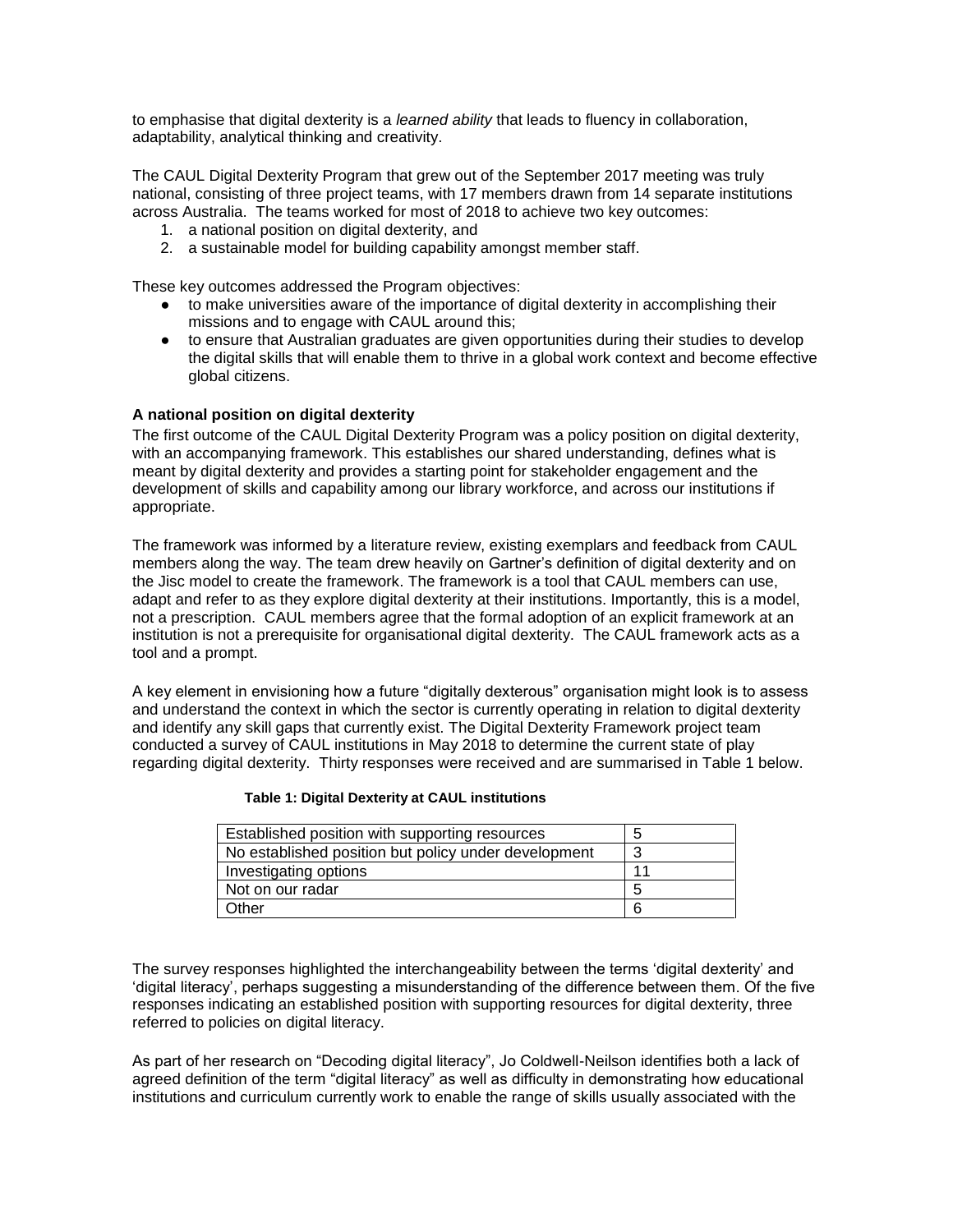term. Along with a range of other issues, Coldwell points to the difficulty in transitioning something with no clear definition to an active curriculum that facilitates the development of these skills in students (Coldwell-Neilson, 2017b). The impact of this is twofold:

- 1. a potential capability gap in students that is not necessarily identified upon entry to higher education; and
- 2. an assumption by employers and educators that these skills have been acquired during the course of study.

This perception that skills have been acquired is often shared by the graduates themselves and there are indications that students and graduates occasionally overestimate their digital dexterity (Coldwell-Neilson, 2017b, p.88). This could be a significant obstacle in enabling an organisation to achieve digital dexterity. A lack of basic digital literacy and, perhaps even more importantly, the ability to identify and address gaps in digital fluency is the foundation of the ability to leverage the skills and understanding that will enable graduates to meet employer expectations and facilitate a digitally dexterous environment.

In order to address this, Coldwell-Neilson recommends that universities take such approaches as:

- setting digital literacy benchmarks for commencing students as something possessed on entry. (CAUL members would suggest this is expanded out to all digital dexterity capabilities covered in the Framework);
- actively committing to building digital capacity, including the development of digital skills contextualised within disciplines;
- a scaffolded approach so that digital competence is developed throughout a course of study.

The resulting future state is one where a benchmark of digital competence sits alongside those related to other "foundation literacies" (Coldwell-Neilson, 2017) with curriculum-based strategies aimed at facilitating its acquisition across the whole of a course of study. The role of higher education institutions in this is central and any vision of a digitally dexterity framework needs to include the skilling of academic and professional staff in this context to ensure that digital dexterity and competency is actively enabled and integrated within learning, teaching, research and service provision in the institution. The CAUL survey results undertaken by the Digital Dexterity Framework team showed that most respondents are either developing or investigating a framework and supporting resources. A collaborative approach to defining and developing a common framework and set of capabilities therefore seemed very timely.

In late 2017, the NMC Horizon Project conducted an international review of institutional frameworks in its report *Digital Literacy in Higher Education, Part II*. The frameworks that were examined portrayed digital literacy as "plural, encompassing multiple elements of requirements, and usually combining technical, psychological, and interpersonal dimensions...none focus solely on technical skills, but instead add social, psychological, or cultural competencies" (p. 4). The review is an excellent overview of existing frameworks, and highlights that the top three elements common to all are communication, critical thinking and content creation. Other high-ranking capabilities include technical skills, civics and citizenship, and copyright knowledge. These multiple elements of requirements align with the Gartner definition of digital dexterity.

#### **The CAUL Digital Dexterity Framework**

After reviewing the literature and examining existing frameworks, the Digital Dexterity Framework project team decided on six capabilities of digital dexterity, adapted from the Jisc, University of Adelaide and Gartner frameworks:

- ICT proficiency and productivity
- Digital learning and self-development
- Digital creation, problem solving and innovation
- Collaboration, communication and participation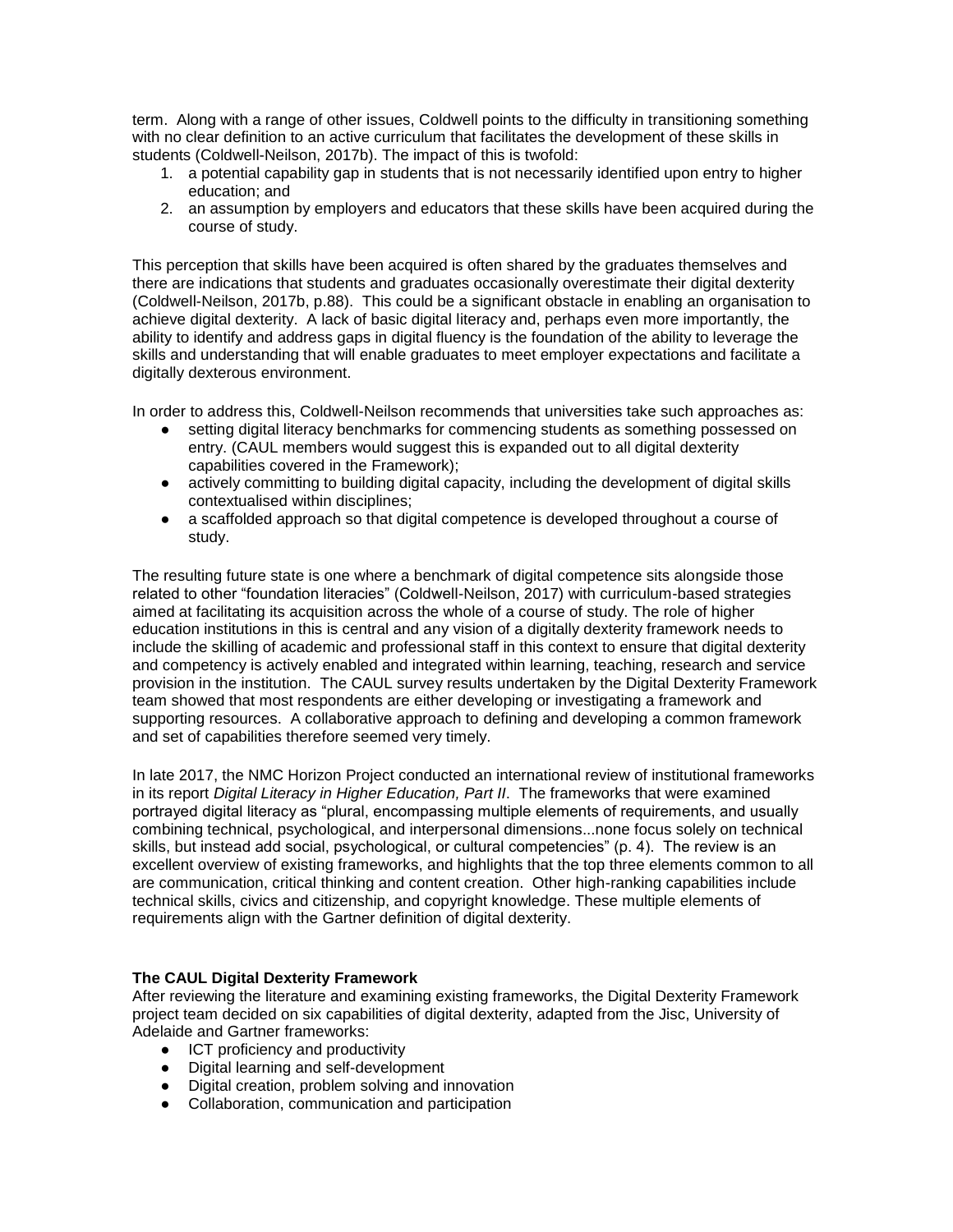- Information, media, and data literacy
- Digital identity and wellbeing

The Digital Dexterity Framework project team also conducted a desktop scan of graduate attributes/capabilities across Australian universities. From this emerged a number of common attributes that can be used to frame a graduate persona. Graduates from Australian and New Zealand universities will be socially responsible and ethical global and local citizens, with practical discipline knowledge, who are communicators, innovators, collaborators, critical thinkers and have the willingness to be lifelong learners. It is clear that higher education institutions aspire to have their graduates *learn* the critical skills, knowledge and social practices that align with what employers need in their employees to remain competitive and optimise business outcomes. This alignment bodes well for the future of the Australian workforce and confirms the critical importance of digital dexterity.

#### **A digital dexterity community of practice**

The CAUL Digital Dexterity Framework outlines the capabilities students need to be digitally dextrous but if academic libraries are to share responsibility across institutions for building student capability then it follows that library staff also need to be capable and confident in the digital environment. Outcome 2 of the CAUL Digital Dexterity Program focused on building capability among library staff working at CAUL member institutions and extending to our colleagues in CONZUL (Council of New Zealand University Librarians) member institutions in New Zealand. The Digital Dexterity Capability project team reviewed frameworks related to staff digital capability (La Trobe, 2015; Jisc n.d.-a). which reinforced that to fully participate in building a digitally enabled organisation library staff need to develop capabilities alongside peers. While libraries are well down the path to the brave new world of digital, our staff, like those at any organisation are at different levels of confidence and capability. To keep up with the expectations of students, staff and employers, it is critical that library staff feel comfortable and competent in the constantly evolving digital space.

In interpreting the project brief to 'develop tools to assist CAUL members to improve their capability in digital dexterity', the Digital Dexterity Capability project team took the approach that a holistic and critical understanding of staff digital capability could be achieved through generating conversations about shared practice and the common development needs of library practitioners. It is an approach often adopted in the development of Frameworks for students (Salisbury et al, 2017) and in looking at the project through this lens it became apparent that the best 'tool' for CAUL members to improve their digital capability would be a community of practice. Grassroots capability development through the idea of a community of practice was strongly appealing from the beginning. A community of practice approach aligns well with the collaborative ways of working that are common in academic libraries. It also positions practitioners themselves to improve the digital capacity of the whole CAUL community by participating in a program of resources and activities that support self-directed learning, collaboration, networking opportunities, resource sharing, and future open educational resource development.

The major challenges for the Digital Dexterity Capability project team were how to design a sustainable and scalable community of practice and how to establish and implement infrastructure to enable the Digital Dexterity Community of Practice (DigiDex CoP) to grow and flourish to meet the ongoing needs of CAUL members. While it was envisaged from the outset that the DigiDex CoP would be curated by academic library staff for academic library staff and grow organically, it was also recognised that the DigiDex CoP would benefit from a carefully nurtured start and ongoing support. To ensure the best possible chance of success for the DigiDex CoP several strategies have been put in place. The first is to establish a network of Digital Dexterity Champions within the DigiDex CoP. CAUL members have each nominated one Champion who together form a more focussed group within the community of practice. The Champions will take a lead in advocating for staff digital capability in their institution and maintaining the momentum across the DigiDex CoP. The network of Champions will specifically focus on digital dexterity initiatives for the community of practice, for example sharing open educational resources, organising events and activities and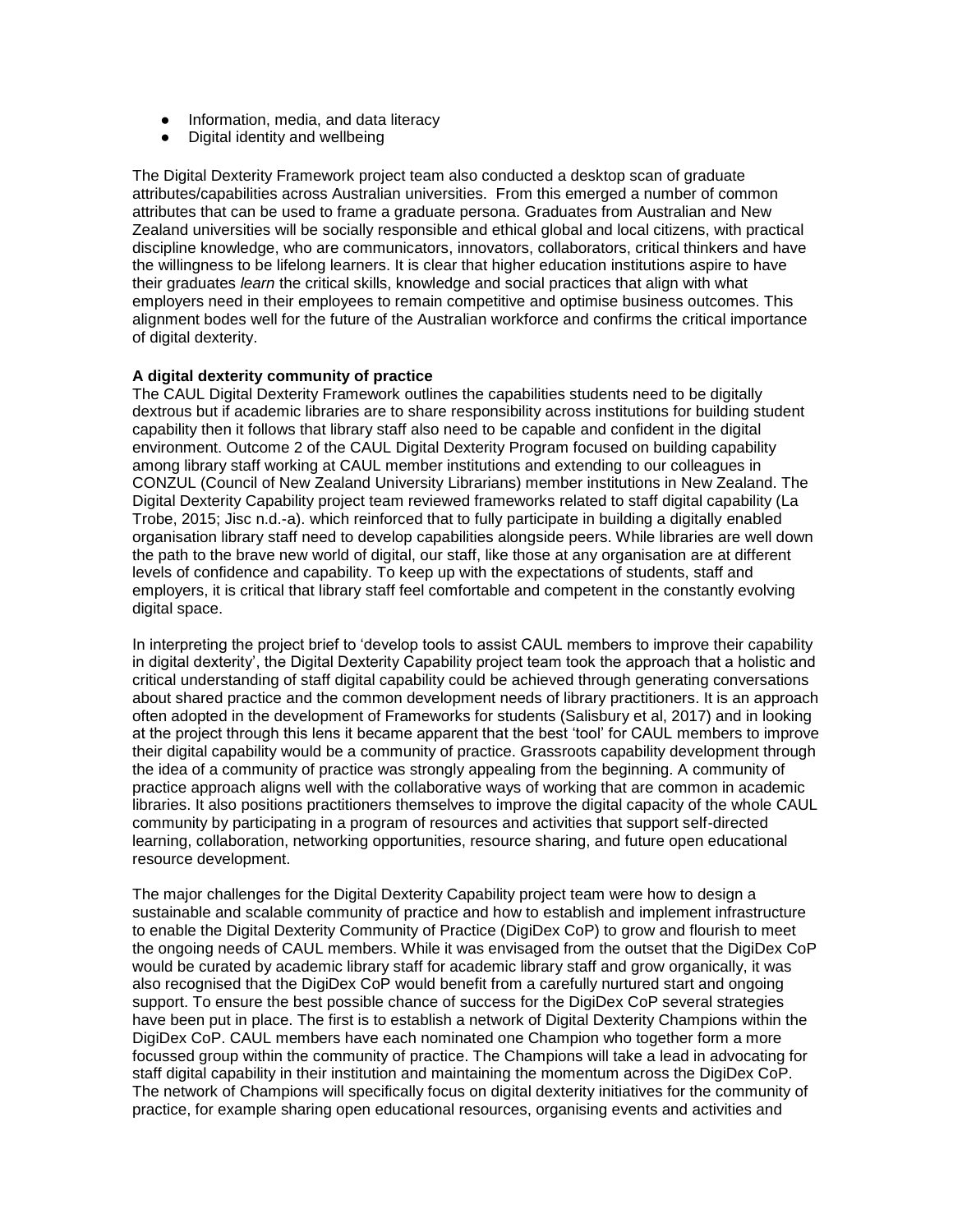communicating best practice, tips and tricks. Through the Champions we are seeking to bolster the DigiDex CoP by enabling peer-to-peer sharing of ideas, information exchange and networking to enable digital curiosity and discovery. The primary communication channel is a cross-sector e-list anyone can join (http://mailman.anu.edu.au/mailman/listinfo/digital-literacies-anz) which leverages a previous digital literacies online community (Salisbury et. al. 2016). The team has also coined #MyDigiDex as a hashtag on social media to facilitate conversations in the digital space and to start to make those critical connections.

The Champions network is designed to nourish and support the DigiDex CoP, but who supports the Champions? To help maintain momentum, sustain and nurture the DigDex CoP over the longer term the Digital Dexterity Capability project team brokered a partnership between CAVAL and CAUL. Working with the Digital Dexterity Capability project team in first the instance CAVAL will facilitate the Champions network so they are supported to lead the DigiDex CoP. With a long history of engagement with libraries in Victoria and across Australia and experience hosting professional development events and opportunities for academic librarians, CAVAL was an obvious choice to partner with CAUL. Our first partnership event was the Digital Dexterity Framework and DigiDex CoP launch at ALIA Online in February 2019. This event was attended by over 70 librarians and facilitated by Helen Beetham, an international expert and researcher in digital capability. The success of this launch event bodes well for future community of practice activities to foster the sharing of knowledge and creation of networks. This month (June 2019), the Digital Dexterity Capability project team and CAVAL will bring the Digital Dexterity Champions together to kick-start a more formal agenda for the DigiDex CoP. A priority will be to establish communal practice around collecting, sharing and storing open resources that can be used across the CAUL institutions. Other activities on the agenda include planning future events. Supported by the Champions, the DigiDex CoP has the potential to develop in exciting and as yet unknown new directions. The advantage of establishing the DigiDex CoP in this way is that it can evolve based on the needs of members with guidance and support from the Champions, CAVAL, the project team and new partners as they come on board.

As we continue to develop a vibrant DigiDex CoP program, evaluation is the next important step. The evidence gathering for the program evaluation has three phases. The evaluation seeks to test the effectiveness of the approach taken to build staff capability. The first element is a pre-program survey of library staff. This survey will provide a baseline for confidence and capability in staff around digital dexterity. The survey will be repeated a second time in about 12 months. The third element of the evaluation process is a deep dive into the experiences of the Champions through semi-structured interviews. Together the two surveys and the interviews will inform next steps and determine if the program has been sustainable and/or effective.

#### **Conclusion**

CAUL's position is that the adoption of a proactive approach to digital dexterity is a fundamental aspect of the mission of university libraries, now and for the foreseeable future. Universities and their libraries have a unique opportunity and are ideally placed to equip Australian workers with the skills and higher-order knowledge required to thrive in a world in which the future fields of work are as yet unknown. The key role of higher education institutions in developing the workforce of the future, in partnership with industry, is undisputed. University libraries can and should stake their claim in supporting skills development in core aspects of digital dexterity not only for students but also for professionals. By taking a grassroots approach, not just to developing the framework, but also to finding a sustainable way to build capability across all Australian and New Zealand university libraries, CAUL hopes to demonstrate that a peak body, using a broad group of enthusiastic volunteers, can create an effective and sustainable approach to developing digital dexterity in its workforce, and by extension, in the university sector.

#### **Acknowledgements**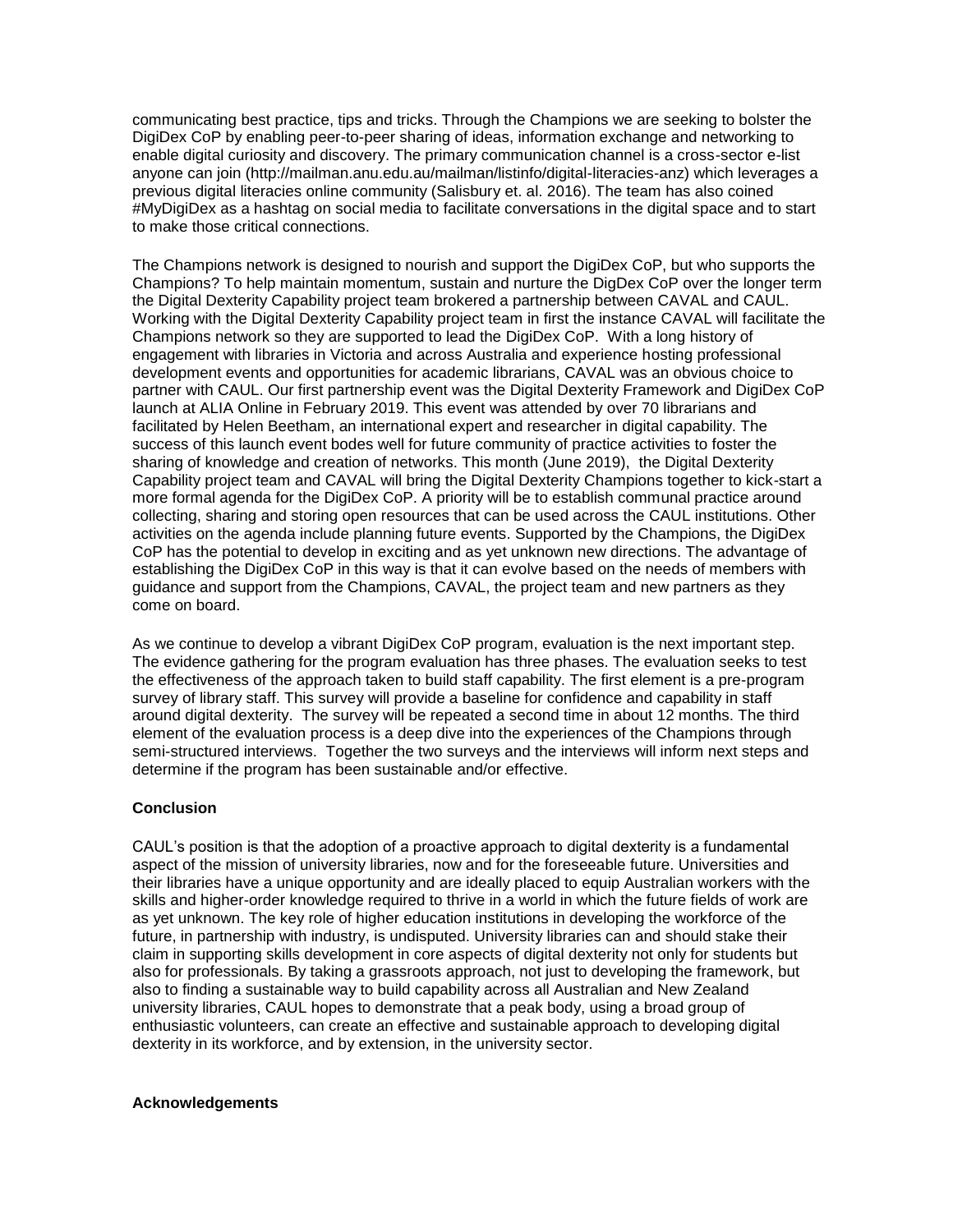The authors acknowledge the support of CAUL and CAVAL and their institutions.

#### **References**

Alexander, B., Adams Becker S, Cummins M, Hall Giesinger C (2017). *Digital Literacy in Higher Education, Part II: an NMC Horizon Project Strategic Brief*. Volume 3.4, August 2017. The New Media Consortium, Austin, Texas. Retrieved from [https://www.nmc.org/publication/digital-literacy](https://www.nmc.org/publication/digital-literacy-part-ii-an-nmc-horizon-project-strategic-brief/)[part-ii-an-nmc-horizon-project-strategic-brief/](https://www.nmc.org/publication/digital-literacy-part-ii-an-nmc-horizon-project-strategic-brief/)

Australian Industry Group. (2018) *Developing the workforce for a digital future.* Retrieved from [https://cdn.aigroup.com.au/Reports/2018/Developing\\_the\\_workforce\\_for\\_a\\_digital\\_future.pdf](https://cdn.aigroup.com.au/Reports/2018/Developing_the_workforce_for_a_digital_future.pdf)

Beetham, H., Newman, T., Knight, S. (2019). *Digital experience insights survey 2018: findings from Australian and New Zealand university students*. Retrieved from <http://repository.jisc.ac.uk/7202/1/digital-experience-insights-survey-anz-2018.pdf>

CAUL (2016) *Principles and Guidelines for Australian Higher Education Libraries.* Retrieved from [https://www.caul.edu.au/sites/default/files/documents/best-practice/principles](https://www.caul.edu.au/sites/default/files/documents/best-practice/principles-guidelines2016public.pdf)[guidelines2016public.pdf](https://www.caul.edu.au/sites/default/files/documents/best-practice/principles-guidelines2016public.pdf)

CAUL (2017a) *.About*. Retrieved from [https://www.caul.edu.au/sites/default/files/documents/caul](https://www.caul.edu.au/sites/default/files/documents/caul-doc/caultheta2017booklet-lowres.pdf)[doc/caultheta2017booklet-lowres.pdf](https://www.caul.edu.au/sites/default/files/documents/caul-doc/caultheta2017booklet-lowres.pdf)

CAUL (2017b) *Digital Dexterity - the new skills for learning and research excellence.* Retrieved from [https://www.caul.edu.au/programs-projects/digital-dexterity-new-skills-learning-and-research](https://www.caul.edu.au/programs-projects/digital-dexterity-new-skills-learning-and-research-excellence)[excellence](https://www.caul.edu.au/programs-projects/digital-dexterity-new-skills-learning-and-research-excellence)

CAUL (2017c) *The Digital Economy: Opening up the Conversation: Response to the Consultation*  Paper. Retrieved from [https://www.caul.edu.au/sites/default/files/documents/gov-inqu/digital](https://www.caul.edu.au/sites/default/files/documents/gov-inqu/digital-economy2017.pdf)[economy2017.pdf](https://www.caul.edu.au/sites/default/files/documents/gov-inqu/digital-economy2017.pdf)

CAUL (2018) *Future-Proof: Protecting Australians through Education and Skills: Response to the Consultation Paper.* Retrieved from [https://www.caul.edu.au/sites/default/files/documents/gov](https://www.caul.edu.au/sites/default/files/documents/gov-inqu/future-proof2018caul-response.pdf)[inqu/future-proof2018caul-response.pdf](https://www.caul.edu.au/sites/default/files/documents/gov-inqu/future-proof2018caul-response.pdf)

Coldwell-Neilson J (2017a) *Assumed Digital Literacy Knowledge by Australian Universities: are students informed?* Nineteenth Australasian Computing Education Conference, 75-80. 10.1145/3013499.3013505.

Coldwell-Neilson J (2017b) "Digital Literacy – a driver for curriculum transformation"*. Proceedings of the Higher Education Research and Development Society of Australasia Conference, HERDSA '17*, 27-30 June, Sydney, Australia. Retrieved from [http://www.herdsa.org.au/system/files/Coldwell-](http://www.herdsa.org.au/system/files/Coldwell-Neilson_et_al_HERDSA2017.pdf)[Neilson\\_et\\_al\\_HERDSA2017.pdf](http://www.herdsa.org.au/system/files/Coldwell-Neilson_et_al_HERDSA2017.pdf)

Gartner (2015) *Defining Digital Dexterity - the Core Workforce Resource for the Digital Business.* Retrieved from<https://www.gartner.com/doc/3084618/defining-digital-dexterity--core>

Gartner (2017) *6 Ways the Workplace Will Change in the Next 10 Years*. Retrieved from [https://www.gartner.com/smarterwithgartner/6-ways-the-workplace-will-change-in-the-next-10-years](https://www.gartner.com/smarterwithgartner/6-ways-the-workplace-will-change-in-the-next-10-years/)

Hajkowicz SA, Reeson A, Rudd L, Bratanova A, Hodgers L, Mason C, Boughen N (2016) *Tomorrow's Digitally Enabled Workforce: Megatrends and scenarios for jobs and employment in Australia over the coming twenty years.* CSIRO, Brisbane. Retrieved from [https://publications.csiro.au/rpr/download?pid=csiro:EP161054&dsid=DS1](https://publications.csiro.au/rpr/download?pid=csiro:EP161054&dsid=DS1%20)